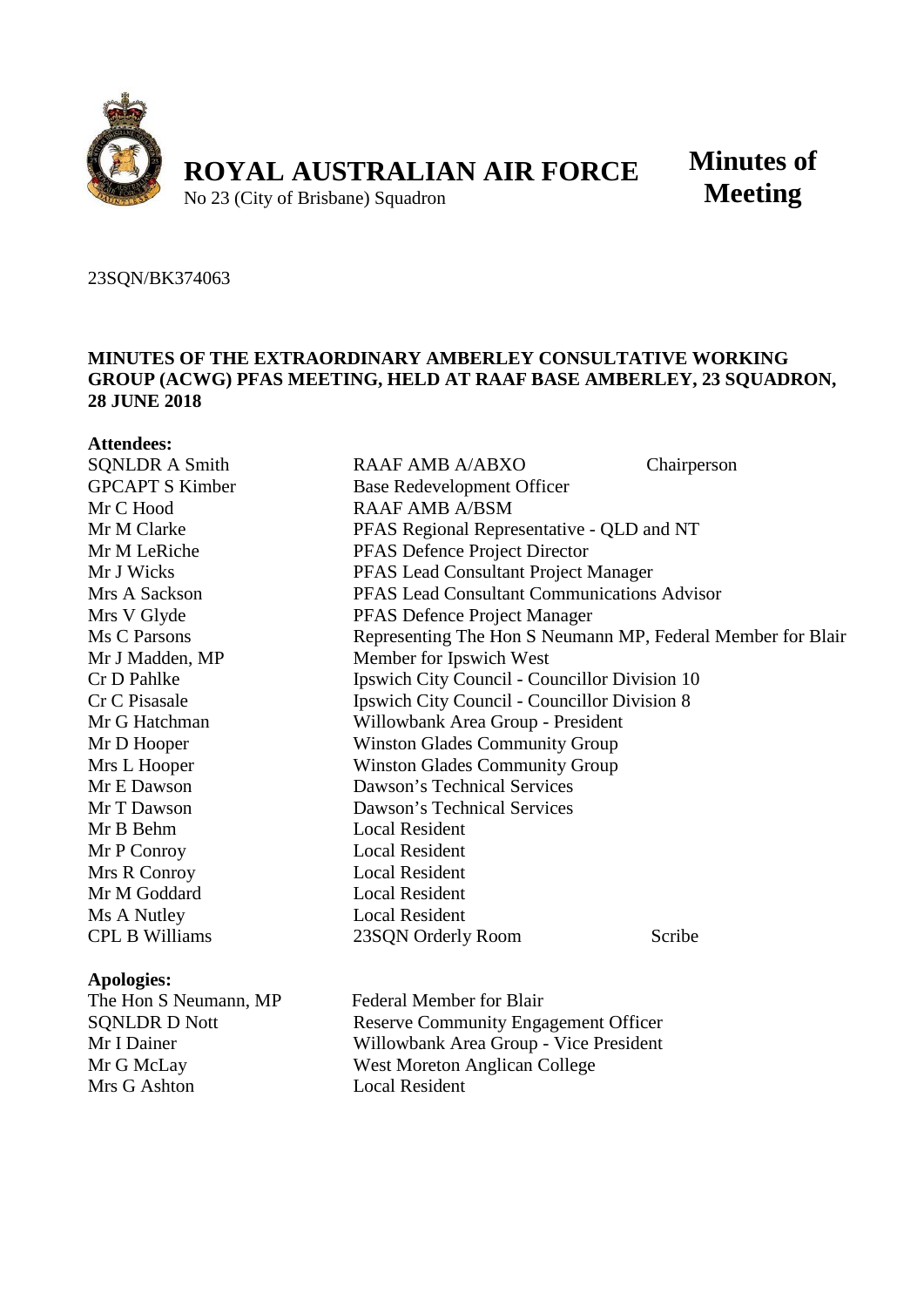# **ITEM 1: PURPOSE OF THE EXTRAORDINARY (ACWG) MEETING**

1. The purpose of this meeting is to provide ACWG members a PFAS update and opportunity to ask questions of the PFAS Team. The Briefing was led by PFAS Branch Executives. Nothing else was discussed.

## **ITEM 2: OPENING**

2. The Extraordinary ACWG meeting opened at 1702 h. SQNLDR Alex Smith (A/ABXO) welcomed all present and introductions were made.

# **ITEM 3: PFAS AND BASE TEAM INTRODUCTIONS**

3. SQNLDR Smith introduced the PFAS and Base team as follows:

**Matt Clarke** - PFAS Regional Representative for Queensland and Northern Territory which includes Amberley.

**GPCAPT Sheldon Kimber** - Base Redevelopment Officer.

**Chris Hood** - Acting Base Support Manager.

**Jeremy Wicks** - Project Manager for the Lead Consultant for the RAAF Amberley PFAS Investigation.

**Michael LeRiche** - Defence Project Director for the Amberley PFAS Investigation.

**Virginia Glyde** - Defence Project Manager for the PFAS Investigation.

**Andrea Sackson** - from CH2M, Leading Consultant for community engagement and communications.

4. SQNLDR Smith advised the meeting would commence with the PFAS Team providing a project update, followed by an open Question and Answer session.

# **ITEM 4: MICHAEL LERICHE - PFAS TEAM BRIEF & PROGRESS UPDATE**

- 5. **Michael LeRiche**. Michael provided a general project update which included:
- a. The Amberley investigation provides results to Queensland Government PFAS Technical Working Group fortnightly.
- b. This included recent fish samples caught at the perimeter of Bremer River and Warrill Creek.
- c. Queensland Government advised Defence some of these samples exceeded the Food Standards Australia New Zealand (FSANZ) food safety levels and public health advisory would need to follow. Defence has been working closely with Queensland Government in this regard.
- d. It was emphasised this was precautionary advice until further testing is completed.
- e. Queensland Government and Defence have been working together on public messaging for the precautionary advice - this will include signage, community newsletter, mail drop, and contact with council and local fishing groups.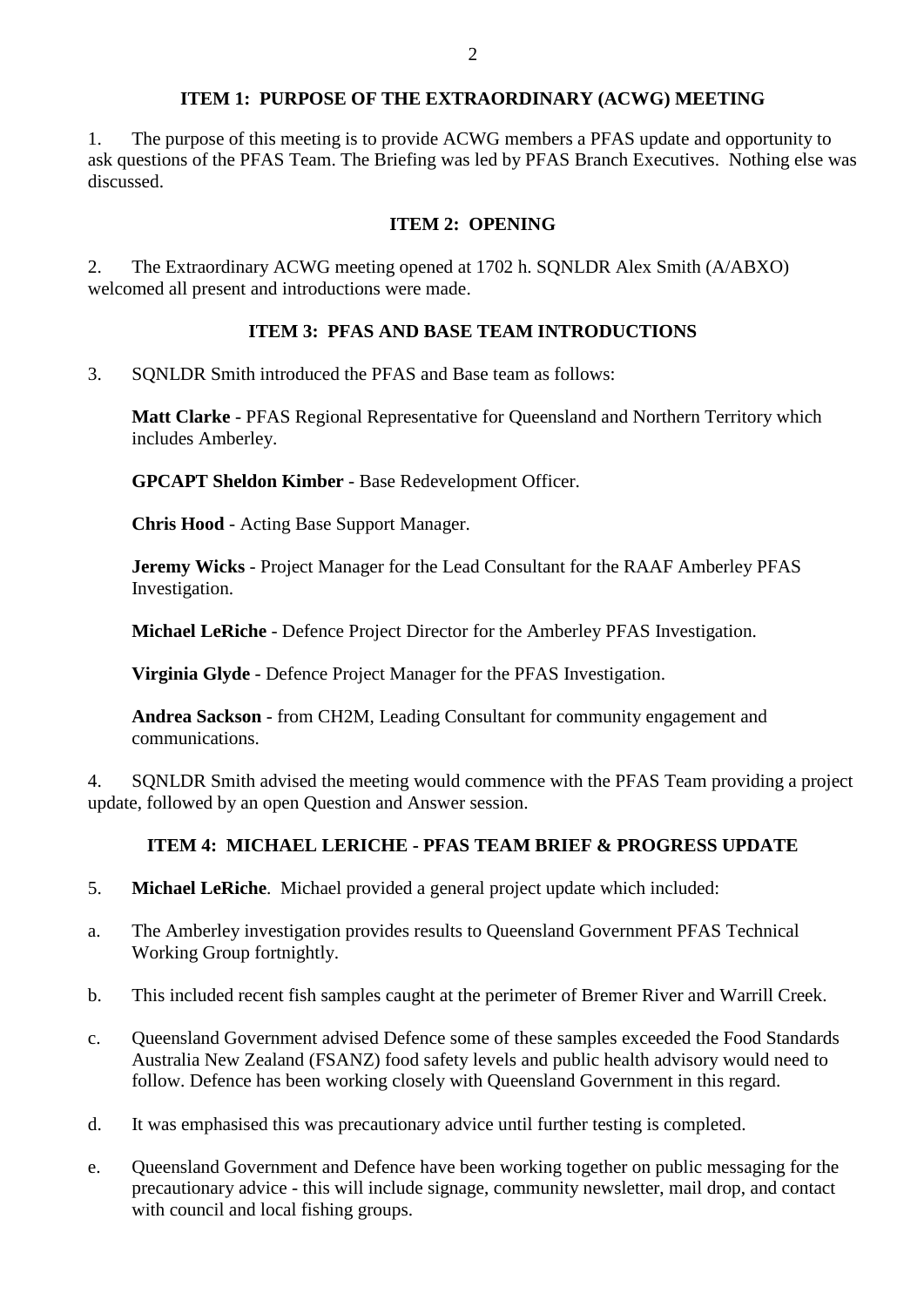## **ITEM 5: JEREMY WICKS – FURTHER TESTING**

- 6. **Jeremy Wicks**. Jeremy provided further detail on the site investigation:
- a. The Detailed Site Investigation (DSI) report is in draft at the moment and all the site samples have been completed.
- b. The DSI has triggered the need to do a human health assessment including the collection of samples from resident's properties.
- c. The human health risk assessment considers exposure to pathways to PFAS from a range of different sources, one of them including fish. One of the reasons why we are collecting fish samples was to look at that exposure pathway in addition to others that people might have on their properties.
- d. Further to the preliminary fish sampling, more sampling in greater quantities is going to take place later this year, so we will be going to properties and fishing sites both downstream, where we know we have had PFAS impact, and upstream where we know we don't have PFAS impact. This will give us a representation of what's upstream and outside areas impacted by PFAS. Further fish samples will be collected and will be used to inform the human health risk assessment which will be provided to the community later this year.

# **ITEM 6: ANDREA SACKSON – COMMUNICATIONS PLAN**

- 7. **Andrea Sackson.** Andrea provided an update on community engagement:
- a. The key activity over the past couple of weeks has been around the preliminary fish sampling results. A communications plan was prepared in advance and as soon as we had it signed off we started rolling out the communications as quickly as we could to inform people about the fish results.
- b. This included the distribution to database recipients of the newsletter. We understand also that a number of people don't have emails so we hit the ground and spent a couple of days out in the community to deliver the newsletter by hand and 76 newsletters were delivered that way. We had 95 contacts on our database so those people got the advice as well.
- c. We also spoke to Ipswich City Council and the representative who is involved with the Indigenous Australian Community and met with the Purga Elders to try and get the advice out as quickly and as far and wide as possible.
- d. We're also supplying the newsletter to the NAIDOC week which is coming up, the Canterbury Medical Centre and the Purga Elders.
- e. We spoke to the local fishing shops, they were brilliant, specifically BCF and Charlton's Fishing had a lot of good advice as to where to put the signs and how to get that message out to people who like to fish in the area.
- f. We sent an email communication to the Queensland Amateur Fishing Club Association which is based in West Ipswich, which has about 500 people on their database. They kindly have agreed to send that notification out and the newsletter as well. Then of course, the signs have just been approved to go up at various fishing spots and will be up to the Ipswich City Council to determine where best to put them. We have forwarded to Council the advice we have received from fishing groups and people who know the area, to help to determine where to put those signs.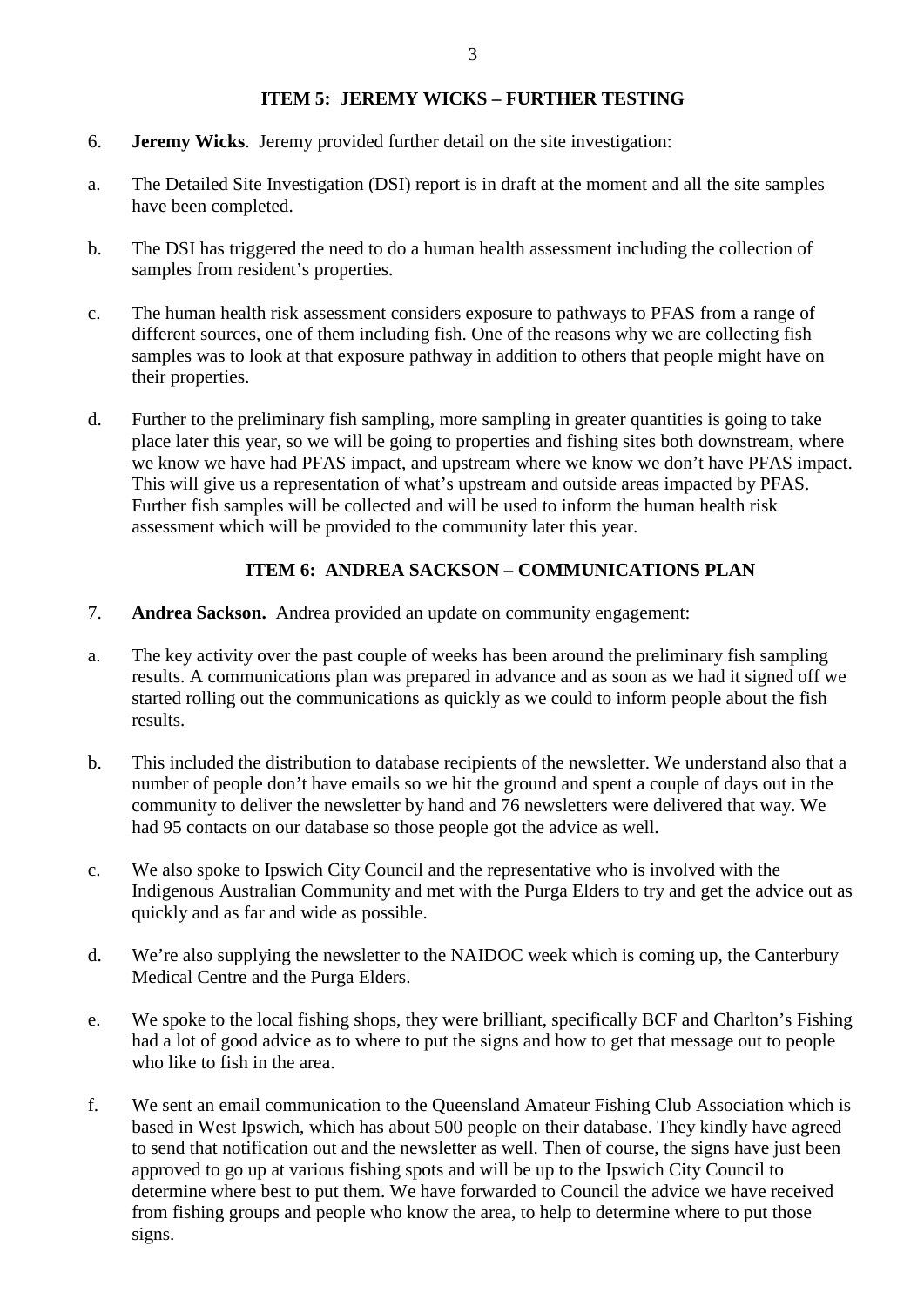### **ITEM 7: FORUM OPEN FOR QUESTIONS AND ANSWERS**

8. SQNLDR Smith ended the project update and proposed the meeting turn to a Question and Answer session.

- 9. **Don Hooper** Asked about the fish safety trigger levels.
- 10. **Michael LeRiche** 5.2 micrograms per kilogram, that's the threshold level. So samples exceeding that level triggers the requirement for further investigation and that is what Defence is doing. This will involve the collection of more fish samples. Previous samples were mullet and catfish. We didn't catch fish that were more popular for eating, and that's why we need to do further investigations.
- 11. **Don Hooper** Asked what levels were found in the collected fish samples.
- 12. **Michael LeRiche** Those levels in the catfish and mullet were about two to fifteen times higher than the levels set down by FSANZ.
- 13. **Cr David Pahlke** Questioned the result relative to some of the media has been saying, thirty times higher.
- 14. **Michael LeRiche** Responded by saying that as far as the investigation was concerned, the samples ranged from two to fifteen times the trigger values.
- 15. **Cr David Pahlke** In "The Australian", it also said that 21 of 22 fish caught were found to have dangerously high levels of firefighting chemicals.
- 16. **Michael LeRiche** Well, no, they have levels above what's set down by FSANZ, which then tells organisations like Defence of the need to do further investigation.
- 17. **Matt Clarke** Added that a level that increases beyond that trigger value doesn't necessarily have an adverse health outcome associated with it. There is no conclusive evidence that PFAS in people is harmful to health. All of this is precautionary and the reason why Department of Health offers that advice, is that at levels above a particular trigger value it can bio-accumulate in fish and humans. So that means that if you eat fish regularly at those levels, it has the ability to bioaccumulate, to increase in presence in people, which is why there are recommended precautions.
- 18. **George Hatchman** Asked if there were fish caught that didn't exceed the limits?
- 19. **Jeremy Wicks** Approximately 23 samples were tested from memory and all of them had PFAS and I think about 21 of those exceeded the limits.
- 20. **George Hatchman** Asked if there were particular parts of the river that had fish with higher levels than other parts?
- 21. **Jeremy Wicks** There were certain points where we did see high levels but because the data set was so small and in a limited number of places, we caught 2 to 3 fish in each location, which is not much at all. We can't draw conclusions from such a small sample so that is why further sampling is required.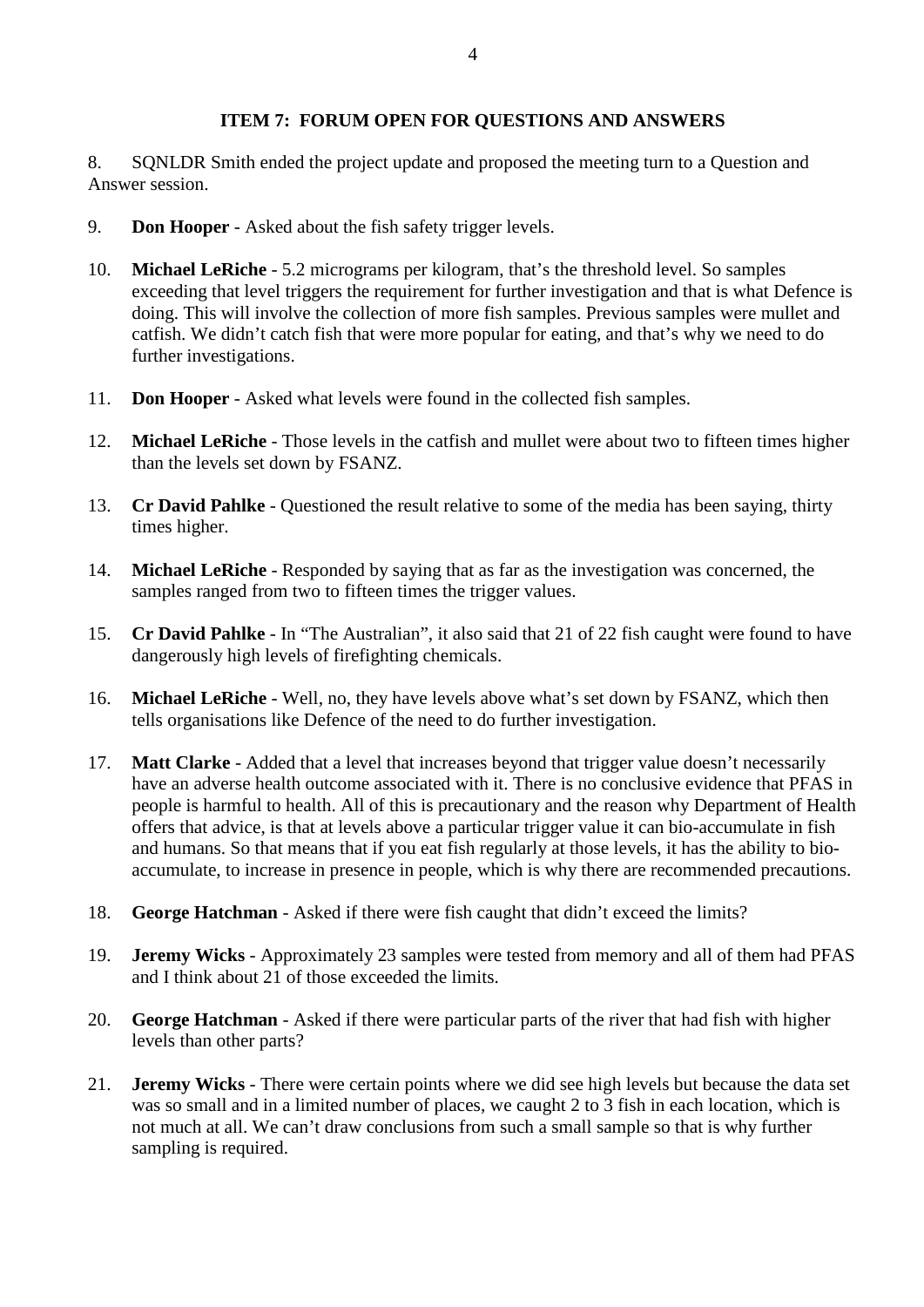- 22. **Cr Charlie Pisasale** The areas where you identified soil contamination, do we have a better understanding how to control that or how to eliminate that?
- 23. **Matt Clarke** After the investigation is complete, what is likely to occur on most bases is a PFAS Area Management Program which will advise Defence on the best way to treat affected areas. This will generally involve identifying the source areas and removing them from the environment then PFAS levels caused by water leaching will naturally drop over time.
- 24. **Cr David Pahlke** Some of the articles in the paper, the various papers are very alarmists. Whose responsibility is it to notify the public? The Department of Defence or the Health Department?
- 25. **Matt Clarke** For health based outcomes it's the Department of Health. Department of Defence will participate in the inter-agency communication in PFAS through all levels of Government regarding our investigations and we regularly keep those agencies informed of the progress of the investigations.
- 26. **Michael LeRiche** Defence will inform the Department of Health of the results for the ongoing investigation and they'll make a determination whether that poses a risk to the public health and appropriate public health advice.
- 27. **Cr David Pahlke** Asked if Department of Health has made that determination does it pose a risk to health? (regarding consumption of fish from impacted areas)
- 28. **Matt Clarke** They have not made that claim, they've said that there's enough evidence to issue a precautionary advice but further evidence is required before conclusive advice can be offered.
- 29. **Cr David Pahlke** Do fish dispose of PFAS better than humans?
- 30. **Don Hooper** Yeah, it takes a long time and accumulates in the body which is the problem, it's a length of time it takes to degrade is the major problem. That's why I asked about what the levels are, because obviously…you know you can get…if it's 15 times of the amount, obviously it's going to take, much longer time to get rid of it.
- 31. **Matt Clarke** Generally those trigger levels are based on worse case scenarios, so it would generally be a two to six-year-old child with an above average consumption rate of that particular food product. Most people wouldn't consume the sorts of quantities from Bremer River and Warrill Creek of the types of fish that we are talking about to exceed the total volume intake.
- 32. **Matthew Goddard** Asked about livestock and the impact on them?
- 33. **Matt Clarke** There is a trigger level in livestock and that advice is generally given to people that consume a whole beast from their property. Currently there are no restrictions on any particular level of PFAS in livestock.
- 34. **Cr David Pahlke** Are they doing any testing of livestock?
- 35. **Jeremy Wicks** In the human health risk assessment we are looking at how livestock gets exposed to PFAS as well. We've been out on properties collecting further samples from soils, grass that they eat, cattle feed they consume, water they drink, and that model is then to look at how what sort of uptake cattle might have in terms of being a potential food source to humans.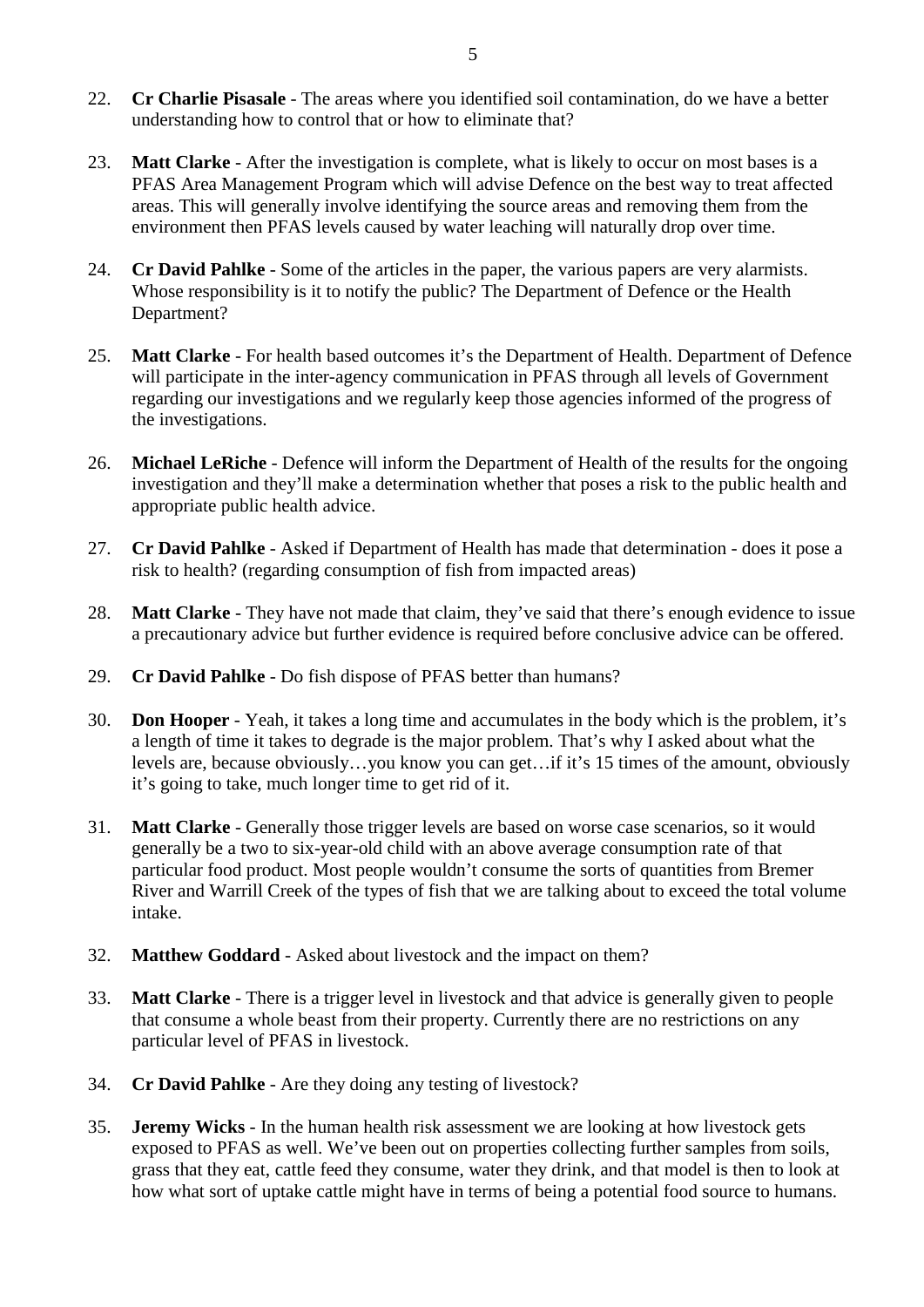- 36. **Cr David Pahlke** So, the results of that testing, how long before we see that?
- 37. **Jeremy Wicks** The results for individual landowner's properties is provided to them as soon as we receive it and validate it. This testing was done in different stages, so, the first stage we collected samples of produce that was grown at certain properties and that information is going to be released (to landowners) in the very near future, the next fortnight. The information on the other exposure pathways, I have just been describing and the other samples taken, is in the process of being completed. The Human Health Risk Assessment (report) won't be released until later this year because we need to evaluate the data and do a risk assessment. However, we will be releasing results to individual landowners before that report is released.
- 38. **Cr David Pahlke** Asked if Department of Defence is going to do a precautionary letterbox drop, in all of the investigation area - has that been done or underway?
- 39. **Andrea Sackson** That's been done. There were 76 newsletters delivered by hand and we went to the residents that we've been working quite closely with for the sampling. There are 95 contacts on the database and they received that newsletter. We also delivered three boxes (of newsletters) to Ipswich City Council which will be distributed across the NAIDOC weekend and other agencies around Ipswich. The advice went out to fishing groups through another database, about 500 people there and of course the signage is in the process of going up as well.
- 40. **Cr David Pahlke** How many signs are going up?
- 41. **Michael LeRiche**  We are printing 10 signs and we are leaving it up to the advice of Council. If Council need any more signs, they just need to let me know and I'll print some more.
- 42. **George Hatchman** Is actual PFAS product…does it degrade over time and become inert in its toxicity or is it perennial?
- 43. **Matt Clarke** One of the reasons why it's a problem despite the inconclusive health links is that it is persistent in the environment and people, so if it was in soil, it could probably sit there for many decades. It behaves differently in different animals but has the ability to bio-accumulate.
- 44. **George Hatchman** So, the other issue, I guess, looking at Amberley, the contents of PFAS in the soil is probably more alluvial, I understand it hasn't gone to lower water tables, so with the rainfalls we have, is there a given time for the system to just flush the PFAS through?
- 45. **Matt Clarke** Each site is different…what we do know here is that it's quite a solid clay base and that it hasn't allowed the PFAS to move through the environment as it would on other sites. The investigation team would have more data on that but initially it was more a surface water issue than a ground water issue, but a part of the investigation is to sample and map where the concentrations are across the base, off base, at what depths in what types of environment.
- 46. **George Hatchman** The other thing I have heard some time ago and I don't know the facts of it, that there's a Teflon base to it…to the actual toxicity, similar to lining you have to Teflon on a frying pan.
- 47. **Matt Clarke** PFAS is the group name for many, many different chlorinated compounds of which...the main ones we look at are PFOS, PFOA and PFHxS. The Teflon primary ingredient, PFOA, is an ingredient in the firefighting foam that we used to use, which is the source of this investigation. But it's not the primary one, PFOS is the primary one due to its ability to travel distances in water. A lot of the studies overseas have been on PFOA because that is an ingredient that is in a lot of other household products like the non-stick frying pans, stain resistant carpets, it's in sunscreen, it's in the old formula of scotch guard and many other products.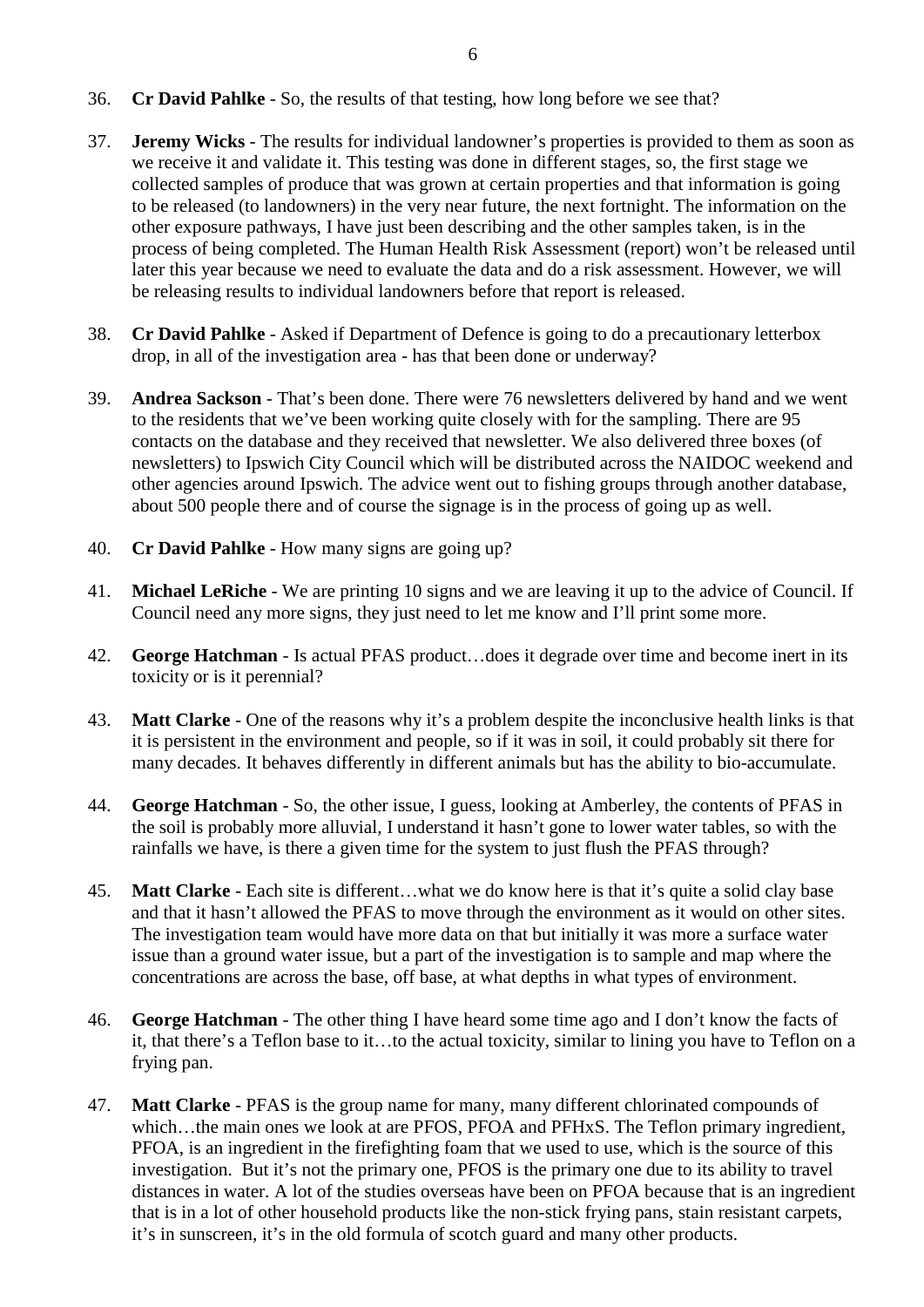- 48. **Andrea Nutley** That DSI, what sort of time frame for completion?
- 49. **Jeremy Wicks** The target for the release of the report at the latest will be the end of September. The report goes through a review process, by Defence and the State, that process needs to be completed and then it will get released to the public.
- 50. **Michael LeRiche** We'll have a community walk-in session, with the release of the Detailed Site Investigation report, so there will be an opportunity for the community to come out and ask further questions about the results…We'll have more understanding in terms of where are the source areas on the base, how's it moving off base and where it's going to.
- 51. **Matt Clarke** Discussed the project following the National Environmental Protection (Assessment of Site Contamination) Measure (NEPM) process, that it is an internationally recognised and accredited process and why it can take some time to complete a NEPM environmental investigation.
- 52. **Andrea Nutley** Asked if Australia has different standards to this NEPM.
- 53. **Matt Clarke** Australia has the FSANZ standards for food safety and they are different among all countries. NEPM is the process for all of the Defence Investigations and demonstrates a quality assurance process and very comprehensive documents. When it (Defence investigation program) first started we felt that that was too long to wait to advise the community on what we were doing, and so we went to the contractors that are equipped to do these types of investigations and said how quick can you get results.
- 54. **Cr David Pahlke** Tell us about the waste being taken off the site, the liquid waste and the soil waste to NuGrow and BMI? Or wood mulching industries. Tell us, why is it being taken off site?
- 55. **GPCAPT Sheldon Kimber** My responsibility is to monitor Project adherence to State and Government standards. In all cases the soil removed was at the necessary level and within guidelines to do so. Spoil relocated to another suitable Base location was reported to be at or below residential level.
- 56. **Cr David Pahlke** So, liquid waste and soil waste?
- 57. **GPCAPT Sheldon Kimber** There was water waste, which was treated differently to the soil waste in regard to the standards that were required at the time of removal. We adhered to those standards. NuGrow, I understand had its Government licence rescinded - as you are aware. When that became known to Defence, we immediately stopped sending waste to it and created our own water treatment plant on base to deal with it.
- 58. **Cr David Pahlke** So, there were tests done on the liquid waste and the soil waste …are you able to release the results of those tests?
- 59. **GPCAPT Sheldon Kimber** Do we still have records of them?
- 60. **Chris Hood** We would have records of them.
- 61. **GPCAPT Sheldon Kimber** Yes.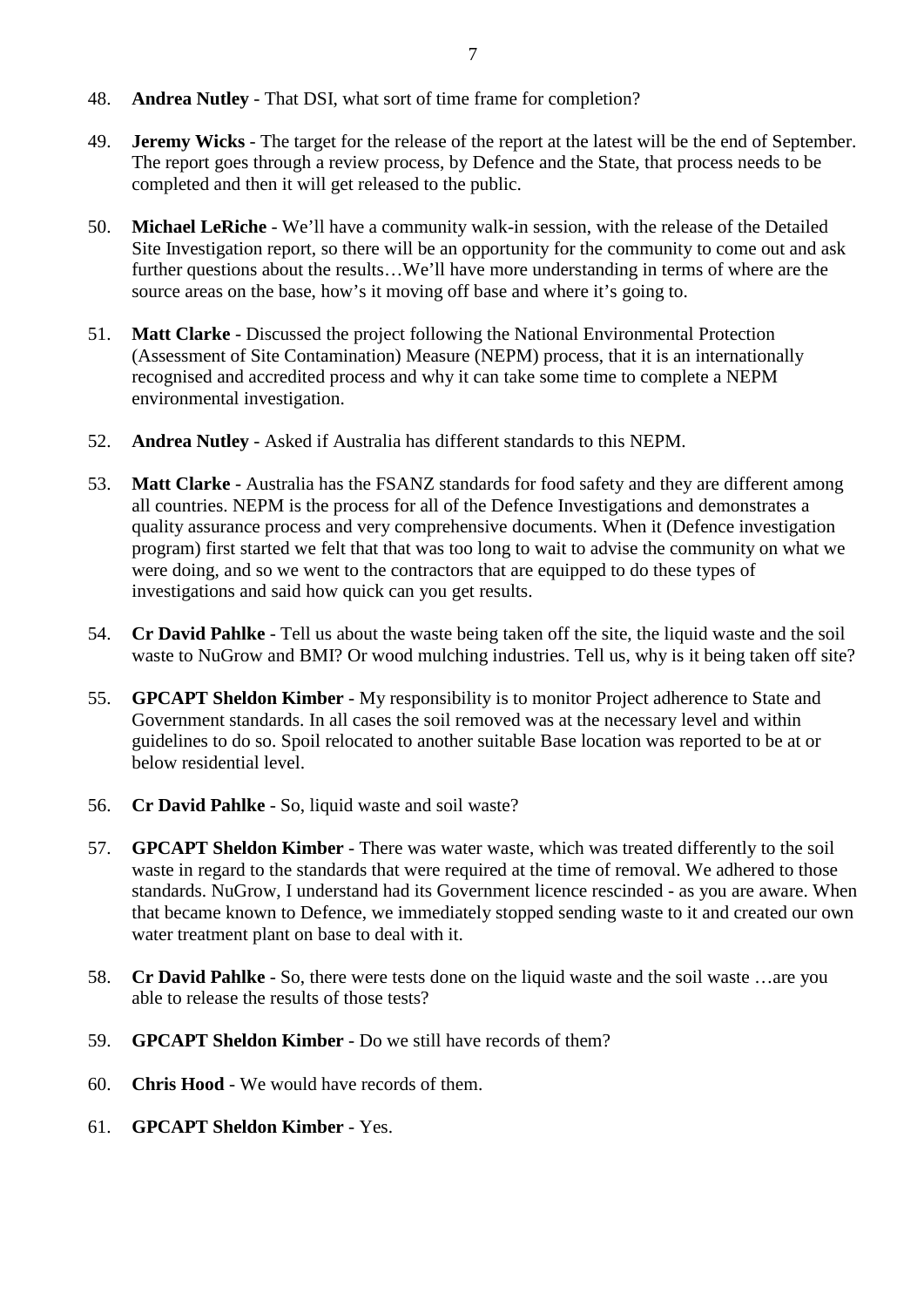- 62. **Cr David Pahlke** Ok, I would like to see the results of those tests. Secondly, when they were taken away by NuGrow and this other company… and I'm just reading here, about what you said about the licence, they weren't properly licenced to do it?
- 63. **GPCAPT Sheldon Kimber** No, what I understand is they thought they were working under a licence and somehow it was reviewed and to my understanding it was rescinded…the ability to treat our water was then rescinded and we took action to treat the water ourselves.
- 64. **Cr David Pahlke** Ok. So, this soil waste and liquid waste has been taken away from the base and treated elsewhere or gone elsewhere, hasn't caused any problems elsewhere has it - like all of a sudden, they've found that it is above the levels elsewhere?
- 65. **Matt Clarke** The companies that receive that waste know what the levels are before they receive it, we test it and that's a part of that commercial arrangement. When NuGrow was engaged by Defence to dispose of the waste-water, they provided documentation to Defence to demonstrate they were appropriately licenced to do so. The first we understood that it wasn't the case was when QLD EPA contacted us to ask questions about it. We immediately ceased disposing of construction waste-water through that company, through any company for that matter and then made arrangements a few weeks later to have an onsite water treatment plant.
- 66. **Cr Charlie Pisasale** Going back to the livestock issues, what is happening with the RAAF Base Amberley area owners of property who are affected?
- 67. **Matt Clarke** If anyone is in the investigation area that has livestock that they're concerned about, then they can talk to the investigation team and request a sample. Whether that's a serum sample, which would be the case for cattle, and we can give them advice based on the results.
- 68. **Andrea Nutley** Requested whether residents can receive blood tests?
- 69. **Matt Clarke** At this point the Government has agreed to conduct blood testing for people that live or work in and around Oakey, Williamtown and Tindal or Katherine in the Northern Territory. It hasn't at this point expanded that beyond those three sites. As the human health risk assessments are finalised the Government and Department of Health may review that number of sites.
- 70. **All** Various comments regarding getting a blood test from a local Doctor.
- 71. **Cr David Pahlke** Can we note that, I find, that if you've got a family that lives beside a creek, the child fishes in it and been eating fish for twelve or eighteen months out of the creek and the family have been eating it and they put in a request to have some testing, I think morally you should be doing it. So, could you put that on the request list to the Departments please.
- 72. **Don Hooper** and **Andrea Nutley** Various comments concerning drinking water.
- 73. **Matt Clarke** I guess the other consideration for Department of Health is that there is no prognostic or diagnostic value in a blood test. So, a GP can't tell you whether a level has any health impact associated with it. So, there's no level in people where there is known causal health outcome.
- 74. **George Hatchman** Dave has just handed me an article here that was published in "The Australian" said that…Defence, said…buried substantial tonnes of soil…beside a major creek with toxic contaminants. Is that on Defence property, is it, or…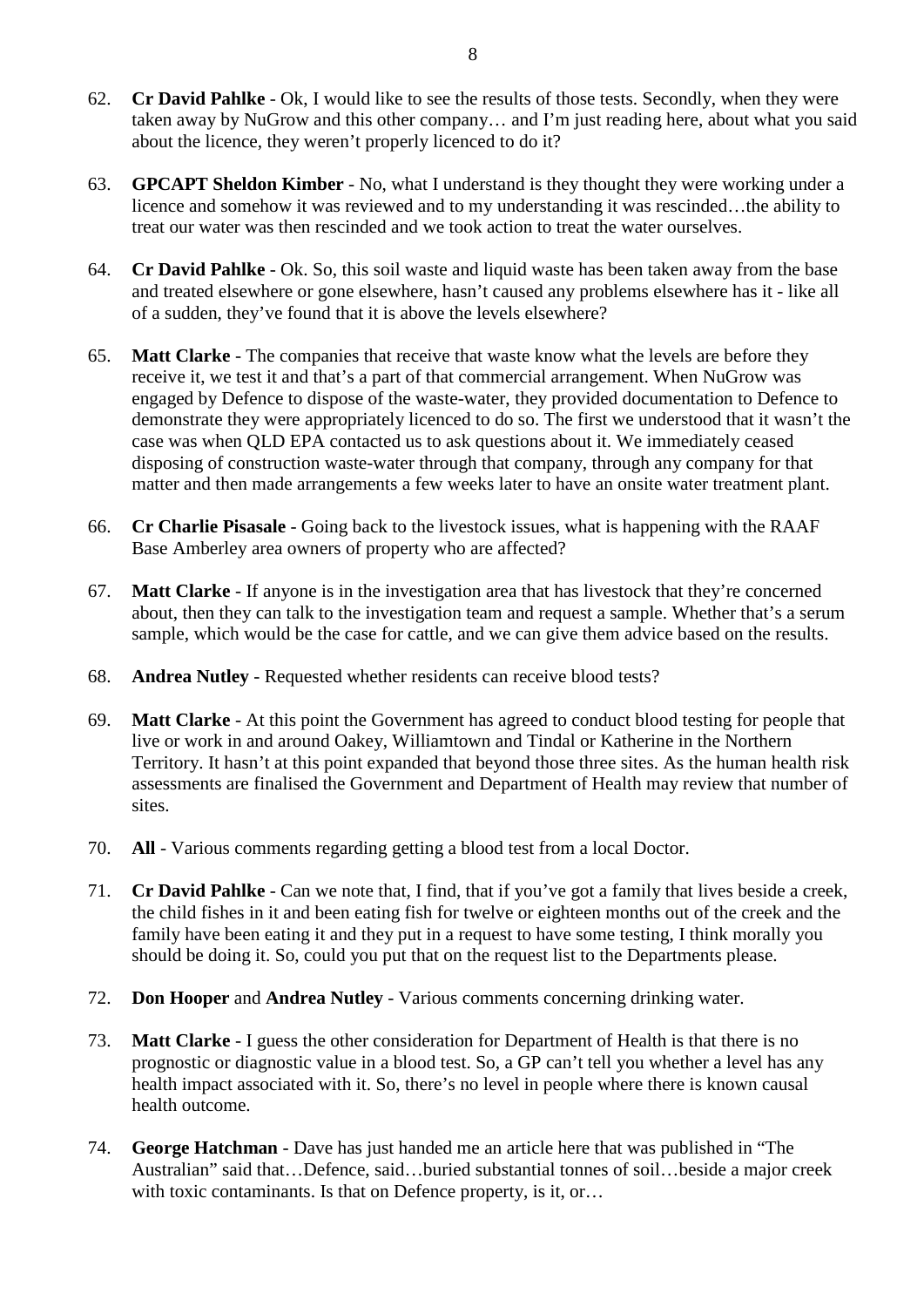- 75. **GPCAPT Sheldon Kimber** On one of the projects in December 2016, January 2017 we had reported below residential soil levels of PFAS. It was cleared and able to be placed on the base. It is proximate to a 23-metre range, if you are familiar with the base, but on the airfield side of it. So, there is a creek proximate to it but it was cleared in regard to the levels as below residential and it was carefully put in place so it would be a low profile. As it is towards the end of the runway for the base, and in order not to dissipate in flood or bad weather, we covered it with turf to ensure its integrity. There was no intention to hide anything (as reported by a journalist) and it was all above board with both siting and Base knowledge of its location. The procedure was closely monitored by the project. The Team understood the levels involved.
- 76. **Cr David Pahlke** Do you do any ongoing testing of it? Like for instance, give you an example of the old rubbish dump at Rosewood Oakleigh Colliery that closed 30 years ago. We still do monitoring every couple of years on the water that comes out of that dump. So, is there any monitoring put in place, like every twelve months or two years or three years - you go and take a sample to see how it is going?
- 77. **Matt Clarke** I can't tell you the exact frequency but there is an ongoing water quality monitoring program on base, it's been part of our standard base services contract for many years now.
- 78. **Cr David Pahlke** Ok. Can the minutes note then, this specific area we are talking about is on a monitoring program, and you are looking at it, and it's done every couple of years or whatever.
- 79. **Matt Clarke** So, when I say, water quality monitoring program, we would monitor the local waterways in and around the Base, outside the sewage treatment plant and then along Warrill Creek. I am not aware of any plans to re-test the soil that you are talking about because we've tested it and it was low enough to safely remain on base.
- 80. **Bill Behm** Now you've said that, can that (Water Quality Monitoring reporting) come back in the agenda of the meeting of the minutes of the normal meeting? Does that have to be cleared in the meeting, cause the meeting that was held at DTS, how many years ago, was the last report that ever came out of the creek.
- 81. **Matt Clarke** Are you requesting we provide you with the water quality monitoring results to this quarterly meeting? We will make that request through the BSM.
- 82. **Bill Behm** The testing being done now, does it go down to heavy metals too?
- 83. **Matt Clarke** No, the testing is part of the environmental investigations, is focused on PFAS, however the routine water quality testing that we do anyway irrespective of this investigation will test for all of those.
- 84. **George Hatchman** So, just inside of the fence, for all those people that do our firefighting training and wash aeroplanes and stuff; well is there any legacy health concerns with handling of PFAS?
- 85. **Matt Clarke** There is a study that ADF is doing looking at firefighters and I think from memory the outcome of that was that ADF firefighters have a level of fitness and health that is above the average Australian population.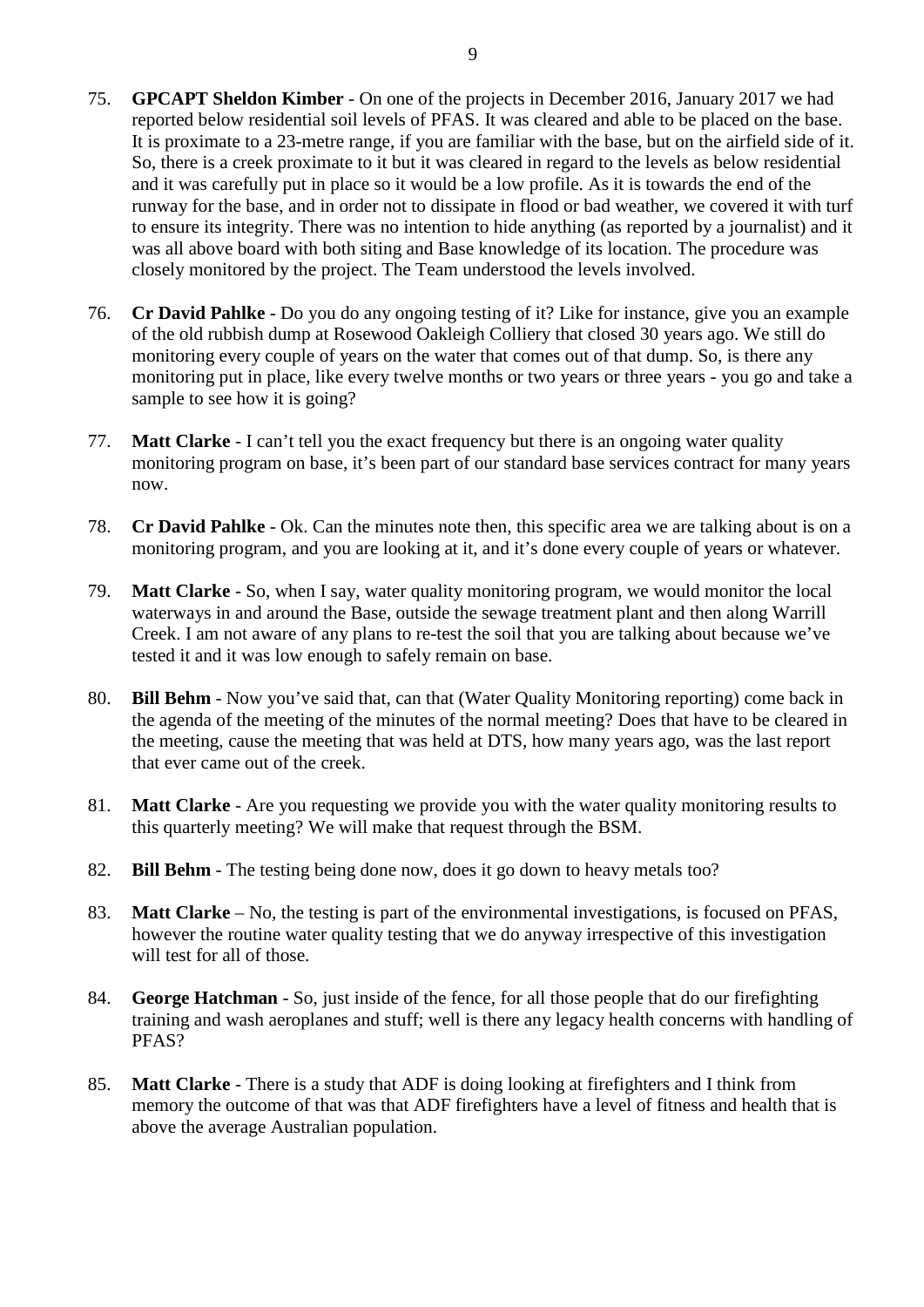- 86. **Jim Madden** Just on a slightly different issue, but you mentioned other bases, you mentioned Williamtown. I'm just wondering, can we learn from what's happening in other bases for things might have to happen in Amberley Base, for example, my understanding is at Oakey there are now bores that farmers are told not to use for their cattle and I know cattle has been mentioned here. Is that the case that at Oakey there are properties adjoining the base where they have been told not to use their bores?
- 87. **Matt Clarke** Each base is different, they've all got different results based on the hydrology of the land and at Oakey unfortunately there are some residential bores that have levels above drinking and above recreational use. The Department of Health advice to those people is that they shouldn't use those bores for anything to do with human consumption.
- 88. **Jim Madden** What about livestock?
- 89. **Matt Clarke** If people again are going to consume their livestock, where they say that they will consume that within the confines of the property then the human health risk assessment would probably advise not to do that but it depends on the location.
- 90. **Jim Madden** And is that, you think is a possibility, you know, I see these timeframes that are pretty generous, you know, a third quarter of 2018 and late 2018 and with the PFAS management area plan there is no date. Do you think in the future that could be a possibility?
- 91. **Matt Clarke** The results from one site doesn't necessarily suggest that the same needs to be applied to another, so, the earlier advice, the quick advice that we can give residents is testing the water on their bore and we can give them local advice specific to that property based on that result. The collection of all of that data will inform the report and inform the human risk assessment, but that needs to run its course. We've got, I think, 23 sites that we're investigating…if we can apply the lessons from one to the remaining 22 then we wouldn't be doing 23 separate investigations. The way this chemical behaves is so different depending on different landscapes, different environment and different use by local communities.
- 92. **Jim Madden** But, that would provide some degree of reassurance that landholders can get their bores tested now and be advised as to the appropriate use…
- 93. **Matt Clarke** So, if they are in the investigation area, I am not aware of anyone that has had a request declined.
- 94. **Various people -** That's true… (commenting on requests not being declined).
- 95. **Andrea Nutley** For whatever reason its playing on my mind…if we are using like the bore's water under the acceptable drinking level, whatever, and we're using it in a garden or…does that accumulate then in the soil and the soil will then become above the acceptable level?
- 96. **Matt Clarke** We haven't seen much evidence of that, as soil is not a food source and product grown in soil with detectable PFAS is subject to the Human Health Risk Assessment. (discussed specifics relative to Andrea's property).
- 97. **SQNLDR Alex Smith** Ladies and Gents, I suppose this may bring the meeting to an end but certainly does not bring the issues to an end. Any last questions?